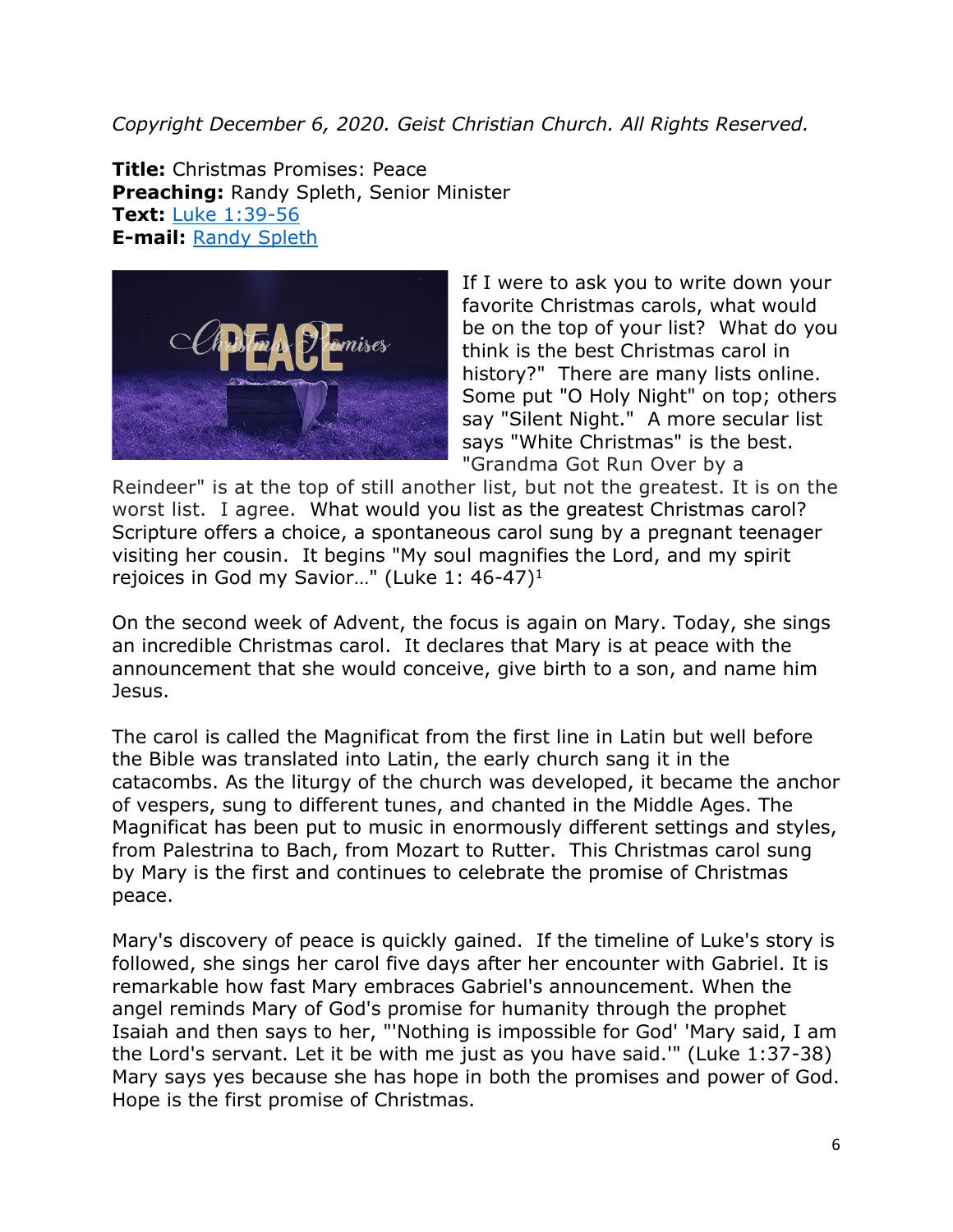Luke says as quickly as she embraced that hope, "Mary got up and hurried to a city in the Judean highlands." (Luke 1:39) We don't know what city she went to. We simply know that it was the home of her cousin Elizabeth, somewhere in the Judean hills, which would be near Bethlehem. It was a walk of 80 and 100 miles and likely took five days.

I'm sure she used the time to process the information, to review what Gabriel told her and how it connected her with the prophet Isaiah. She would be the "young woman to bear a son and…name him Immanuel" (Isaiah 7: 14b). He would be "A shoot sprouting up from the stump of Jesse…" (Isaiah 11:1) Jesse's hometown was Bethlehem. As she passed that little town, thinking about Isaiah's prophecy, surely another prophet came to mind, Micah. A contemporary of Isaiah, God also spoke through him about the Messiah, saying "Bethlehem…one of the little clans of Judah… from you shall come forth for me one (who)… shall be great …and he shall be the one of peace." (Micah 5:2,4c-5a). Did she have a clue that nine months later, above those Judean hills, a star would shine and an angel chorus would sing "…peace among those whom he favors…" (Luke 2:14)

No. How could she imagine angels singing of peace but peace was what Mary discovered. By the time she arrived and was greeted by her cousin Elizabeth, Mary was at peace. Elizabeth realizes that Mary is the young woman prophesied by Isaiah because the child within Elizabeth jumps for joy. With a loud cry she exclaims, "Blessed are you among women, and blessed is the fruit of your womb." (Luke 1:42) In response, Mary sings "My soul magnifies the Lord, and my spirit rejoices in God my Savior, for he has looked with favor…" (Luke 1:46) Yes, peace among those whom he favors. It is a remarkable song of peace, not as something to be looked for in the future even though that is there. Rather, it was about something in the present, about something deep within her. It was the peace of God, a peace that is beyond comprehension, a peace deep within because Jesus was "in her."

To bear a child is a wonderful, miraculous gift. Any woman who has given birth acknowledges this. To carry a child is precious. But to carry God is something that truly surpasses all understanding. Heaven's door was opened and God came down to live in Mary. The omnipotent in one instant became pierceable, breakable, flesh, and blood. The one who was greater than the entire universe, whose words spoke creation into being, the one who sustains the world chooses to become tiny, to depend on the nourishment of a young girl. The creator of life was being created, given eyes, eyes, hands, feet, living within his mother Mary. He is named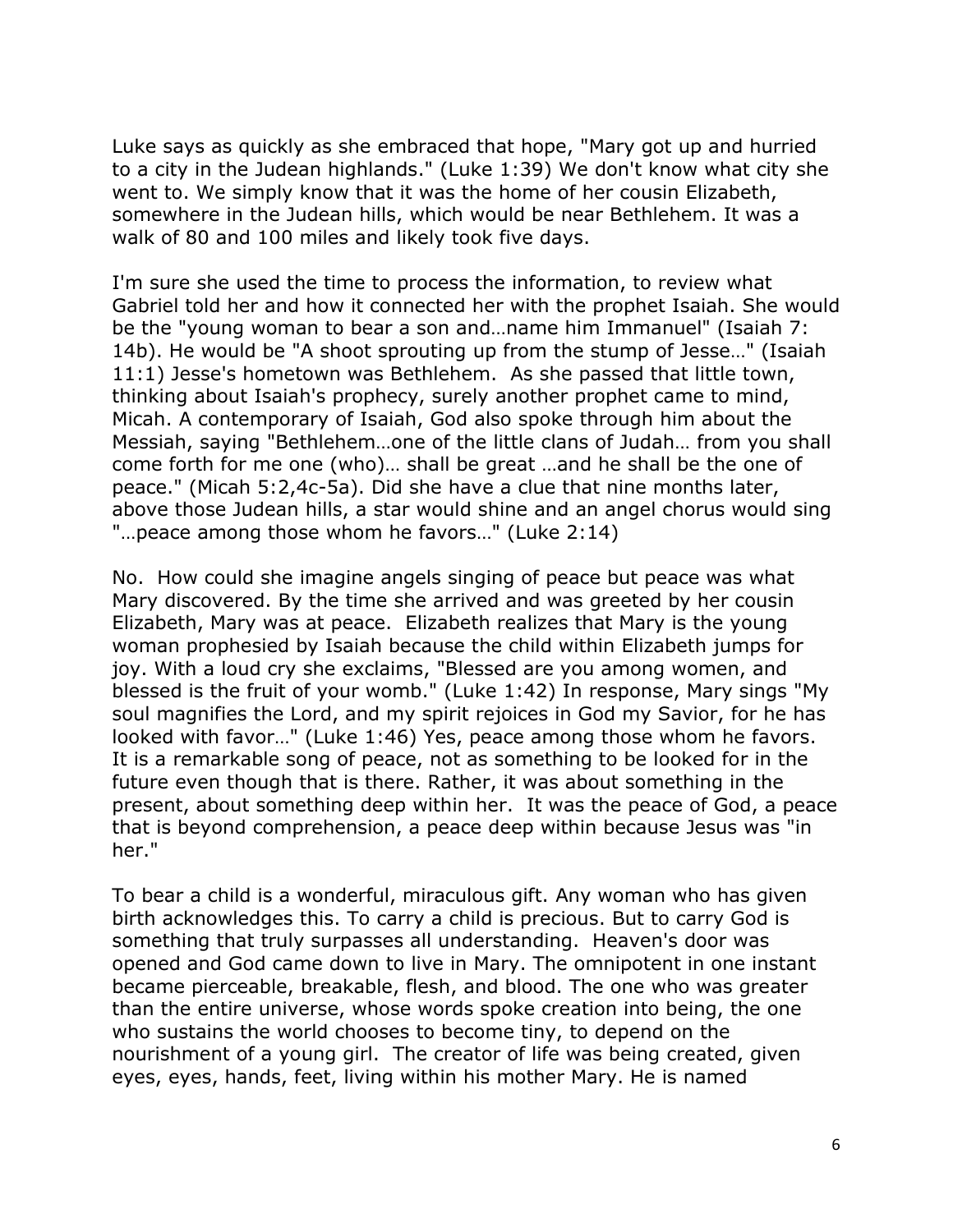Emmanuel, which means God with us but at this moment, "with us" is "in her", in Mary.

Think about all of the ways God could have come. God could have come in a pillar of fire or a dark cloud. God could have come as a conquering hero or on a cloud of glory. But God chose to come as one of us and the first destination on his itinerary was the womb of a 14-year-old poor peasant girl. Where will God go to touch the world? Look deep within Mary. Better still, look deep within yourself. What God did in Mary, He offers to us. Jesus issues a Mary level invitation to each of his followers. If you let me, I'll come live in you and you will have peace.<sup>2</sup>

Jesus grew in Mary from that day she sang that wonderful Christmas song of peace, grew and grew until the time was right. He was delivered to the world on a crazy night with animals looking on and shepherds telling of angels singing of peace. Then he grew and grew some more until he was old enough to start his ministry. Throughout that ministry, he made an invitation to his followers. I want to live in you. "Abide in me as I abide in you." (John 15:4) Remain in me and I will remain in you. I in you and you in me. Why does he say this? So that we can have peace. Peace is an insider job. It started with Mary and continued when Jesus said, "Peace I leave with you; my peace I give to you. Let not your hearts be troubled; don't be afraid" (John 14:27). The promise of Christmas is peace because it transforms our relationship with God from "with" to "in." Christmas changes the preposition.  $3\overline{ }$ 

Before God leaving the throne room of heaven and entering the womb of Mary, God is with us. God was with Adam and Eve, walking with them in the garden. God was with Abraham and even called him a friend. God led God's people for 40 years in the wilderness with a cloud by day and a pillar of fire by night. Parents would point to the cloud or the fire and say to their children, "See, God is with us." Even after Jesus was born, he was with his followers. He was sleeping with the disciples in the back of the boat when John begged him to calm the storm. He was with Peter walking on water when Peter sank with fear. He was with them in the upper room on the night when he was betrayed. But to us on this side of Easter, he offers something different. He wants to be in us. He makes this invitation, "Listen. I am standing at the door, knocking; if you hear my voice and open the door, I will come into you…." (Revelation 3:20)

In to you…. do you hear what Jesus is asking? He wants us to play the role of Mary in his unfolding Christmas pageant of love. He wants to dwell inside of you, to grow in you, just like he grew in Mary. The question is not, "Will God give me peace?" It is, "Will I let God come into me and be my peace?"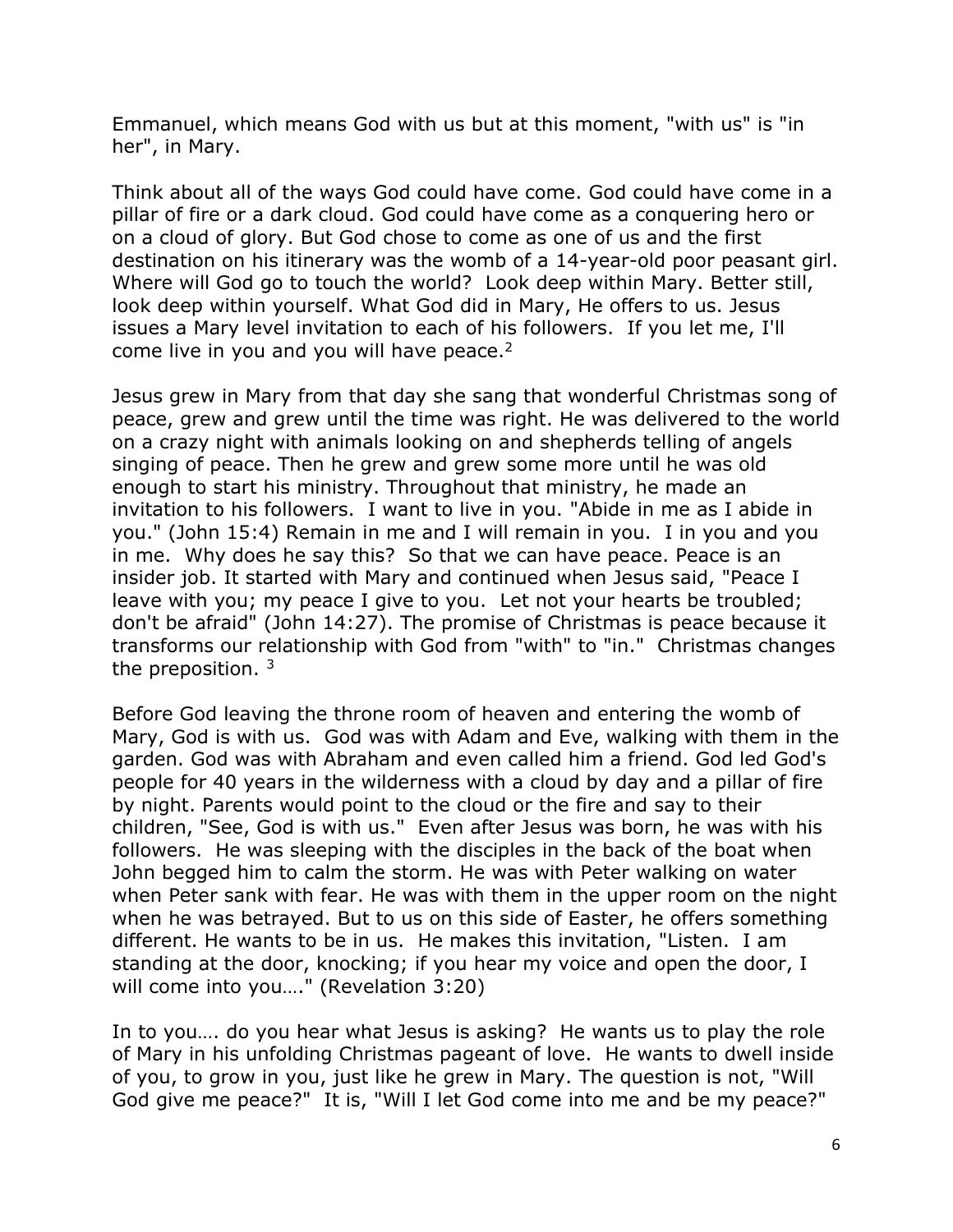That's what Jesus wants to do, to come into you. Why? Not just to experience calm and serenity, but so you, like Mary can deliver him to the world. It's why he said. "Peace be with you. As the Father has sent me, so I send you" (John 20:21).

What would that look like if you allowed that to happen? It would mean that Jesus would come out in your words, your action, and your decisions. People would see Jesus in you. It would be like Elizabeth recognizing Jesus in Mary. What an incredible witness you'd be. Plus, you'd have the resources to face the challenges of life, the frustration, and anger, the betrayal and sin. You'd have the strength to deal with the threat of illness due to pandemics or cancer or heart disease. Peace gives you the calm and courage to manage the isolation that comes from the loss of community or the loss of a job, or love even life.

"This is the peace that Jesus offers us. It's not a peace that is free from tragedy, illness, death, or heartache. It is peace rooted in the trust that the life Jesus gives us is deeper, wider, stronger, and more enduring life than whatever our current circumstances are because all we see is not all that there is and the last word about us and our struggle has not yet been spoken."<sup>4</sup> That's the promise of peace and it begins at Christmas

Mary discovers that peace somewhere between Nazareth and the Judean hills. She claimed it when she sang, "My soul magnifies the Lord, and my spirit rejoices in God my Savior, for he has looked with favor…" (Luke 1:46) She was at peace with Jesus in her.

You can experience that too and maybe you have. Maybe you have felt his presence, his love, felt him growing within you. Or maybe you have been resistant to Christ living in you. There is no end to the excuses that we can come up with. I'm not good enough. I don't know enough. I don't have time. I've got other plans. Or even, I'm not sure this is true or he's even there. Mary probably could have offered all of those but she didn't. She simply trusted God and allowed him to live in her and fill her with peace.

I hope you can do that, open yourself like Mary, and trust Jesus to come to live in you. Can you? Will you? Are you able to open your heart to him, just like Mary, and let him live in you? If you will, your heart will not be troubled and neither will it be afraid, because Jesus promises to give you peace, leave you peace, a peace that it is so deep, so abiding, it is simply surpasses understanding. What a gift! What a need, now more than ever. We know it is there and it is ours to receive because it is the promise of Christmas.